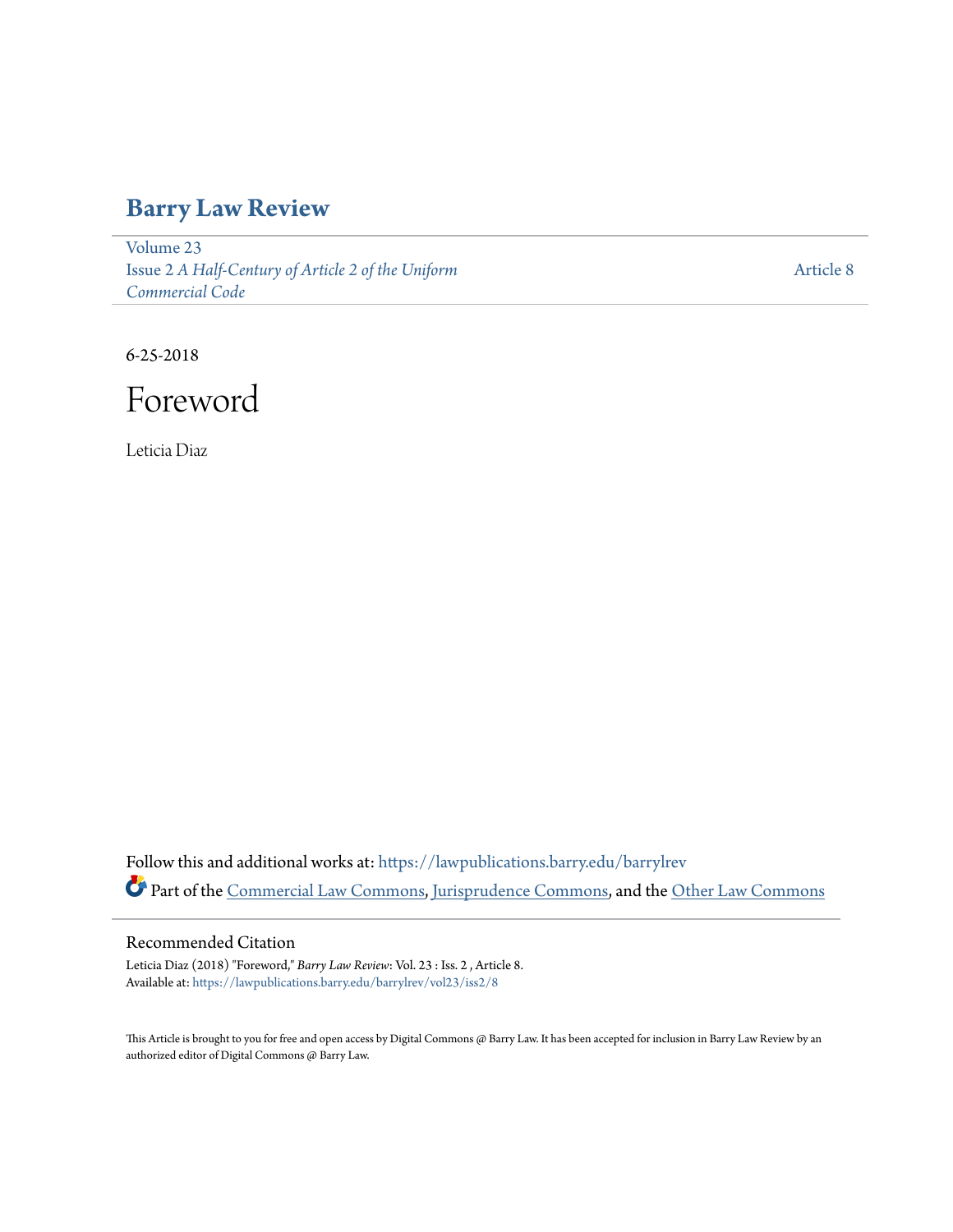## **FOREWORD**

In the spring of 2018, *Barry Law Review* hosted a symposium entitled *A Half-Century of Article 2 of the Uniform Commercial Code*. The symposium was part of the Thirteenth Annual International Conference on Contracts, hosted by Barry University, Dwayne O. Andreas Law School on February 23 and 24, 2018. The conference is the largest annual scholarly and educational conference devoted to contract law and related areas of commercial law, and brings together leading contracts scholars from the United States and beyond. The law school's hosting of this conference provided the perfect opportunity for a symposium dedicated to contract law.

The symposium's topic (Article 2 of the U.C.C.) was a fitting one—Professors James J. White and Robert S. Summers were recognized at the conference with lifetime achievement awards for their work on Article 2 of the U.C.C., and the symposium was dedicated to their achievements. Further, with Article 2 having been adopted by state legislatures in the 1950s and 1960s, the Code has now been applied in the courts for over half a century, making a retrospective on the Code timely.

The symposium included presentations by Article 2's leading scholars: Lisa Bernstein, the Wilson-Dickenson Professor of Law, and Aaron Director Research Scholar, at the University of Chicago Law School, and International Research Fellow, Said School of Business, at the University of Oxford; Henry Gabriel, Professor of Law at Elon University; Victor P. Goldberg, the Jerome L. Greene Professor of Transactional Law at Columbia Law School; Robert A. Hillman, the Edwin H. Woodruff Professor of Law at Cornell Law School; Steven Walt, the Percy Jones Jr. Professor of Law and Class of 1948 Professor of Scholarly Research in Law at the University of Virginia School of Law; and James J. White, the Robert A. Sullivan Professor of Law Emeritus at the University of Michigan Law School. One attendee remarked that of all the symposiums he had attended, this one included the greatest collection of scholars. The *Barry Law Review* staff now proudly presents the articles by these distinguished scholars who presented at the symposium.

Professors Bernstein and Goldberg, in their papers, are critical of Article 2, or at least certain portions of it. Professor Bernstein, in *The Myth of Trade Usages: A Talk*, is critical of courts considering trade usage in resolving commercial disputes, asserting that there is little, if any, empirical evidence to support that such usages exist, that their substance can be proven in court at a reasonable cost, or that merchants even want courts to rely on trade usage. Professor Goldberg, in *Remedies in the UCC: Some Critical Thoughts*, takes aim at several of Article 2's remedies provisions, as well as courts' and scholars' interpretations of those provisions, and argues that the canon of interpretation that absurd results should be avoided can be used to correct these mistakes.

Professors White and Gabriel, in their papers, look at the past, and discuss the failed attempt to revise Article 2. Professor White, in *The Revision of Article 2: Commercial Sellers vs. Consumer Buyers*, discusses how the Uniform Law Commission

1